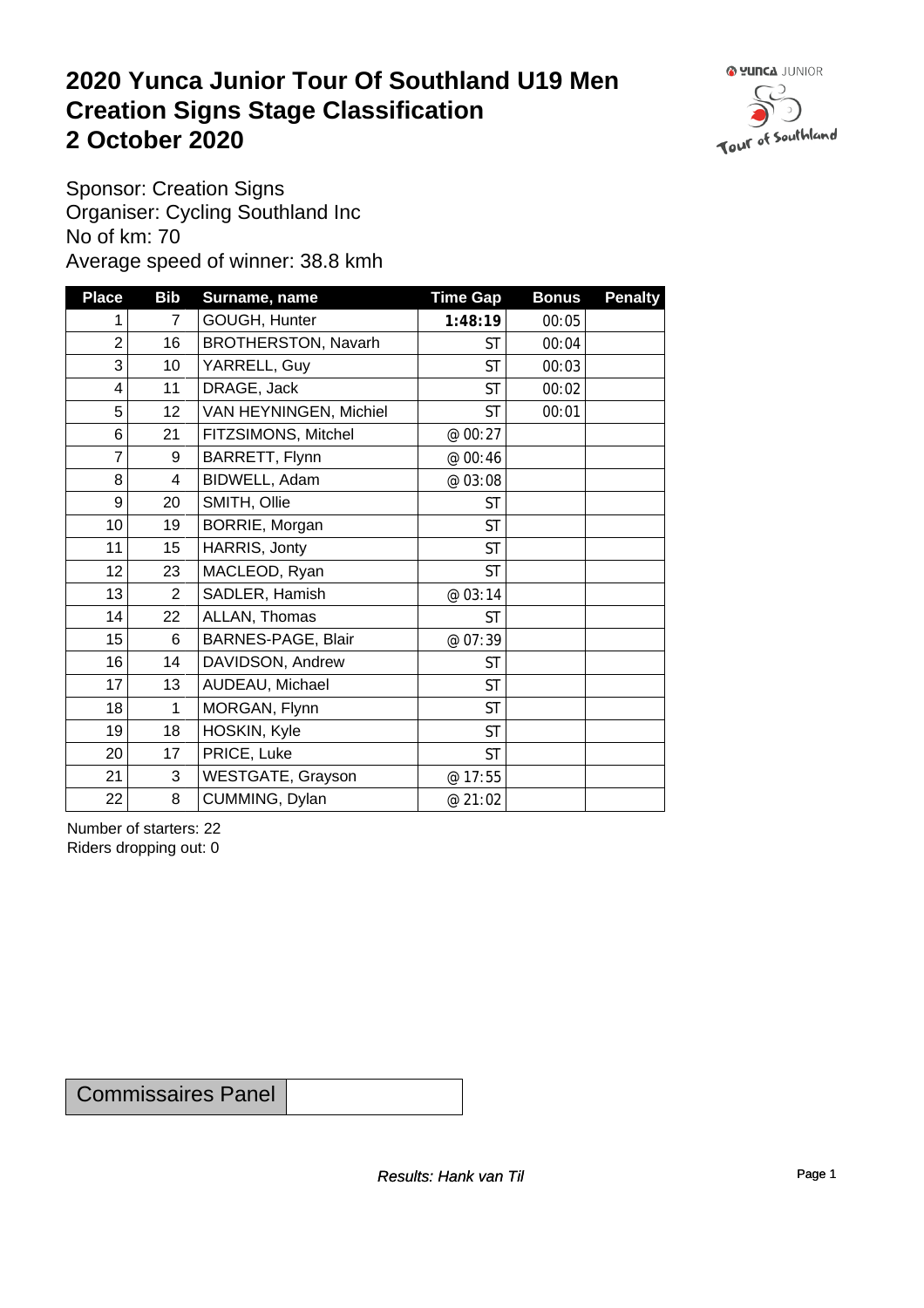## **2020 Yunca Junior Tour Of Southland U19 Men General Classification (Stage 1)**<br>
2 October 2020 **2 October 2020**



Organiser: Cycling Southland Inc

| <b>Place</b> | <b>Bib</b>      | Surname, name              | <b>Time Gap</b> |
|--------------|-----------------|----------------------------|-----------------|
|              | $\overline{7}$  | GOUGH, Hunter              | 1:48:14         |
| 2            | 16              | <b>BROTHERSTON, Navarh</b> | @ 00:01         |
| 3            | 10 <sub>1</sub> | YARRELL, Guy               | @ 00:02         |
| 4            | 11              | DRAGE, Jack                | @ 00:03         |
| 5            | 12 <sup>2</sup> | VAN HEYNINGEN, Michiel     | @ 00:04         |
| 6            | 21              | FITZSIMONS, Mitchel        | @ 00:32         |
| 7            | 9               | BARRETT, Flynn             | @ 00:51         |
| 8            | 4               | BIDWELL, Adam              | @ 03:13         |
| 9            | 20              | SMITH, Ollie               | <b>ST</b>       |
| 10           | 19              | BORRIE, Morgan             | <b>ST</b>       |
| 11           | 15              | HARRIS, Jonty              | <b>ST</b>       |
| 12           | 23              | MACLEOD, Ryan              | <b>ST</b>       |
| 13           | $\overline{2}$  | SADLER, Hamish             | @ 03:19         |
| 14           | 22              | ALLAN, Thomas              | <b>ST</b>       |
| 15           | 6               | BARNES-PAGE, Blair         | @ 07:44         |
| 16           | 14              | DAVIDSON, Andrew           | <b>ST</b>       |
| 17           | 13              | AUDEAU, Michael            | <b>ST</b>       |
| 18           | 1               | MORGAN, Flynn              | ST              |
| 19           | 18              | HOSKIN, Kyle               | <b>ST</b>       |
| 20           | 17              | PRICE, Luke                | <b>ST</b>       |
| 21           | 3               | <b>WESTGATE, Grayson</b>   | @ 18:00         |
| 22           | 8               | CUMMING, Dylan             | @ 21:07         |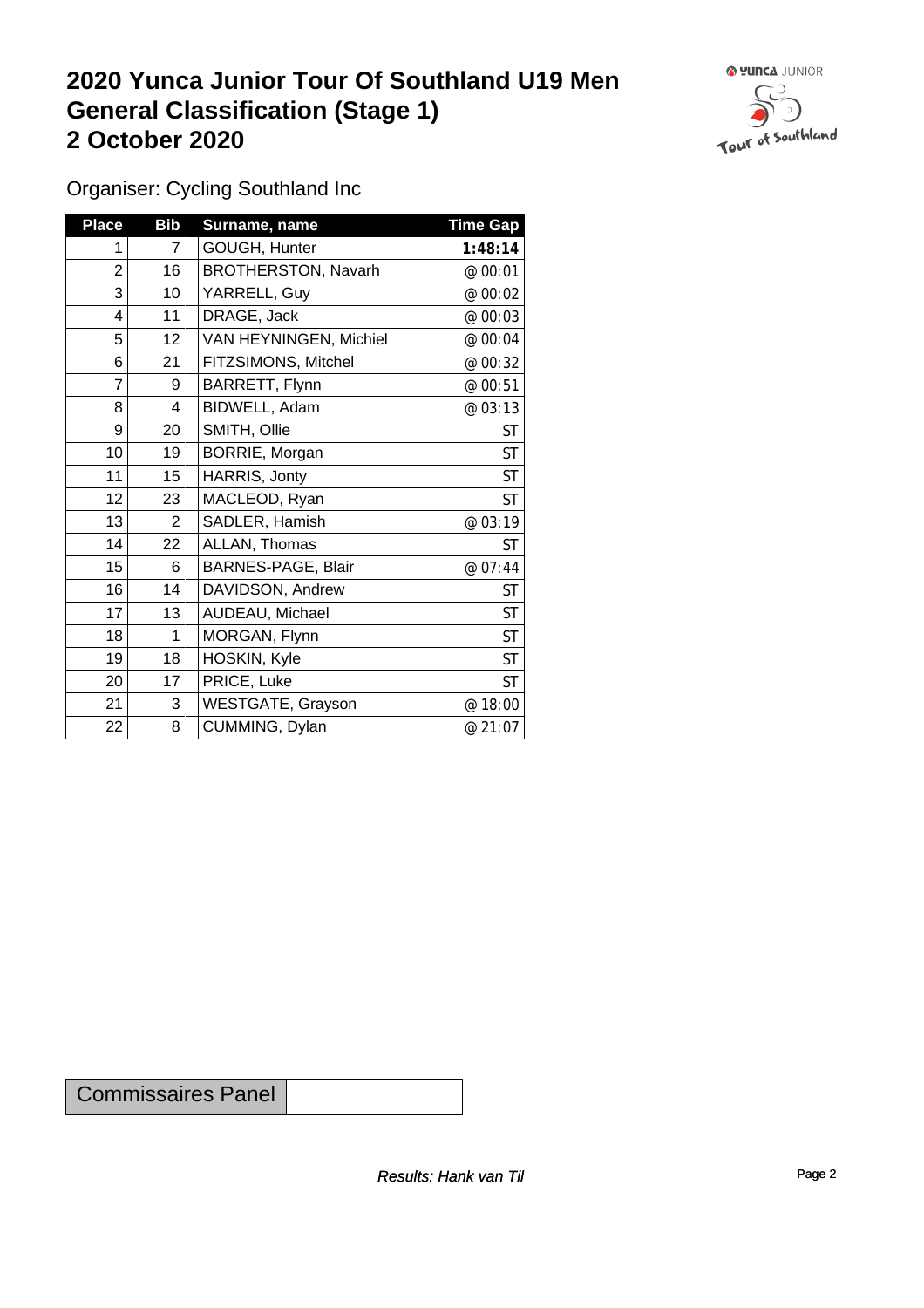## **2020 Yunca Junior Tour Of Southland U19 Men Sprint Classification (Stage 1) 2 October 2020**



Organiser: Cycling Southland Inc

| 'Place i |    | Bib Surname, name          | <b>Points</b> |
|----------|----|----------------------------|---------------|
|          | 10 | YARRELL, Guy               |               |
|          | 16 | <b>BROTHERSTON, Navarh</b> |               |
|          | 13 | AUDEAU, Michael            |               |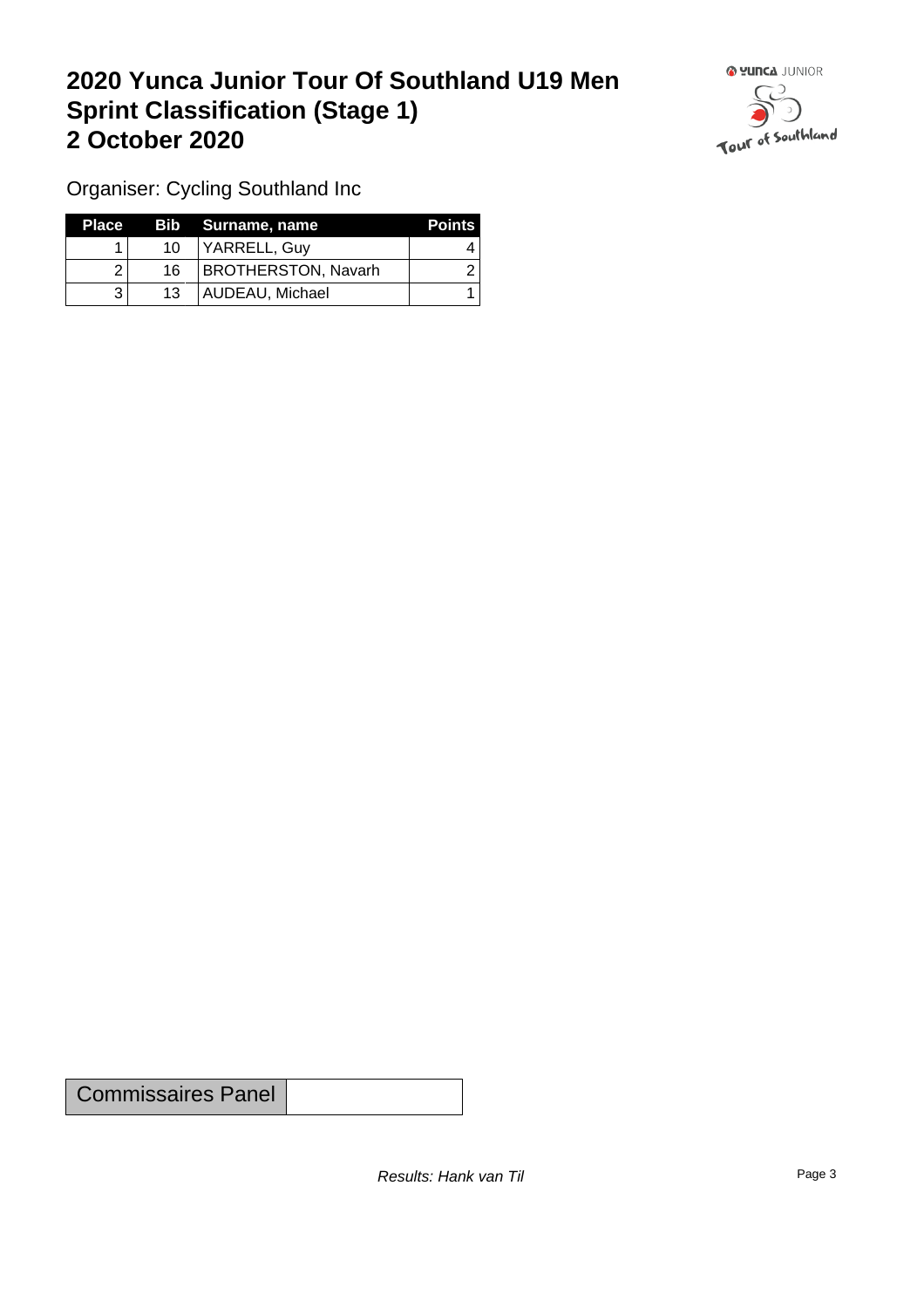## **2020 Yunca Junior Tour Of Southland U19 Men KOM Classification (Stage 1) 2 October 2020**



Organiser: Cycling Southland Inc

|   |    | Place Bib Surname, name    | <b>Points</b> |
|---|----|----------------------------|---------------|
|   | 16 | <b>BROTHERSTON, Navarh</b> |               |
| າ | 11 | DRAGE, Jack                |               |
|   | 10 | YARRELL, Guy               |               |